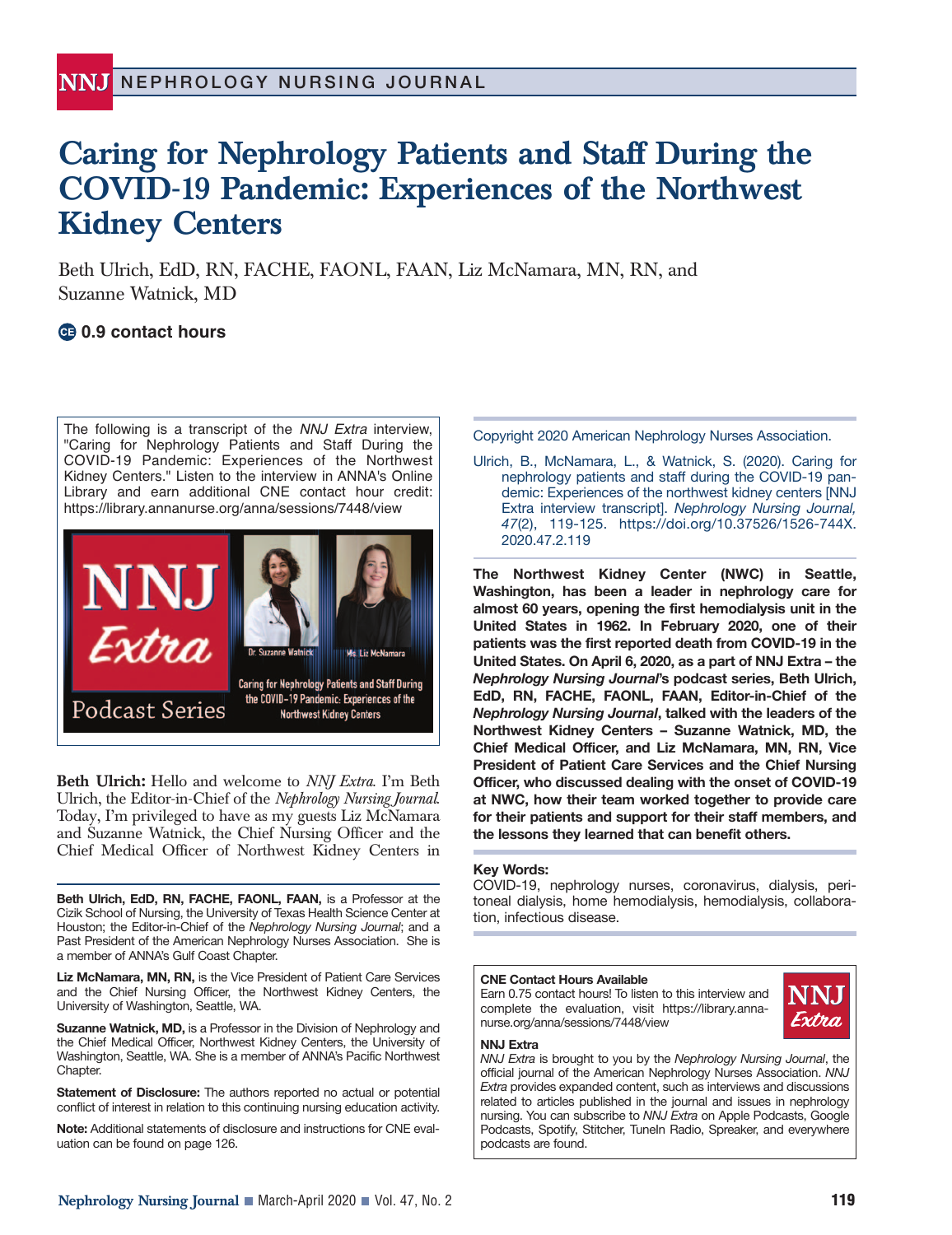Washington State, who are going to share with us their recent experiences with COVID-19. Welcome to you both.

**Suzanne Watnick:** Thank you so much, Beth.

**Beth Ulrich:** Let's start by having you both tell us a little bit about your background and your current positions. Liz, do you want to go first?

**Liz McNamara:** Thanks, Beth. My name is Liz McNamara, and I became the Chief Nursing Officer here at Northwest Kidney Centers in June of 2018. I actually started nursing in 1987. I like to joke that I was five when I started in case people are doing the math. I came from the hospital world, and most of my bedside years were spent in the medical ICU at a Level 1 Safety Net Trauma Center. So I knew hemodialysis from the in-patient side of the house. I was super excited and privileged to join the birthplace of hemodialysis as part of an amazing executive leadership team. And that's where I met Dr. Watnick, my dyad partner, Suzanne.

**Suzanne Watnick:** Yes, I'm Suzanne Watnick. I started in this position in January of 2017. Prior to that, I had been practicing nephrology for well over a decade – I'll just leave it at that – in the Oregon region; but had also practiced in various other areas in New Haven and San Francisco. I was so excited to join Northwest Kidney Centers because it really aligned with some of my basic principles – to improve the life of people with kidney disease at both the micro- and the macro-level through patient care and education, and research. And I was really lucky to have Liz join us because the two of us have been working really hard no matter the challenge, including this particular situation which really came to us first in nation.

**Beth Ulrich:** Walk us through how that happened. How did your experience with the coronavirus and COVID-19 begin?

**Liz McNamara:** Thanks, Beth. This is Liz, I'll take the first stab at that. As part of my previous role, I ran a Local Infections Prevention and Control Department, so I kept in touch with folks. We had been following the whole COVID-19 thing since Washington State had its first positive patient right after the first of the year. But then my phone rang on Friday night, February 28th, and it was Suzanne calling to let me know that one of our outpatient dialysis patients who had been in the hospital for a week had just died and he had tested positive for COVID-19.

Needless to say, I was shocked until I realized that, oh, that's right, we just had our state test approved. And the CDC just opened up testing so that you didn't have to have travel history. So we were shocked initially, and then we're like, okay. We called our local King County Public Health, I think the partnership with the physicians can't be spoken to enough. This isn't a dialysis disease, right. We don't need dialysis-specific acumen. But this is an operational disease; it takes the both of us together to be a united front, and that's really powerful. Even from the hospital world, nurses can't change things by themselves, and neither can docs, but we are incredibly powerful when we work together.

*— Liz McNamara, MN, RN*

who've been great partners, I have to say. We let them know that the patient was one of our patients. We stood up; we started our Emergency Operations Command center. We were onsite Saturday morning.

The particular clinic that this patient ran in was closed on Saturday – they do a Tuesday-Thursday-Sunday schedule along with Monday-Wednesday-Friday. We thought we had a little bit of time. We deep-cleaned the unit. We were in constant communication with the King County Public Health, and we started our exposure list. We started to list the patients who were dialyzed next to the source patient. We listed all the staff who had taken care of the source patient. We furloughed all that staff, which was the recommendation then, but which has since changed.

The other complicating factor is that we provide acute care services to this particular hospital as well. We had a list of acute care staff that we also had to furlough. All in all, we probably furloughed around 14 staff members.

Suzanne and I, really as we worked through that Saturday, developed some guiding principles that I think have really driven us. The first being, we're obligated to provide outpatient dialysis care for our patients.

We knew that this was a respiratory illness transmitted primarily by droplets. We felt pretty confident that we knew that our hospitals were set to be overwhelmed. We knew we could safely take care of these patients, our patients, and their home unit with the right PPE.

Second, we wanted to follow the science and again, really listen to the World Health Organization. We had a very strong alliance with our local hospital partners as well. And then the third principle is that we knew we had to provide leadership – leadership for the community that needed to be transparent, it needed to be timely, it needed to be supportive.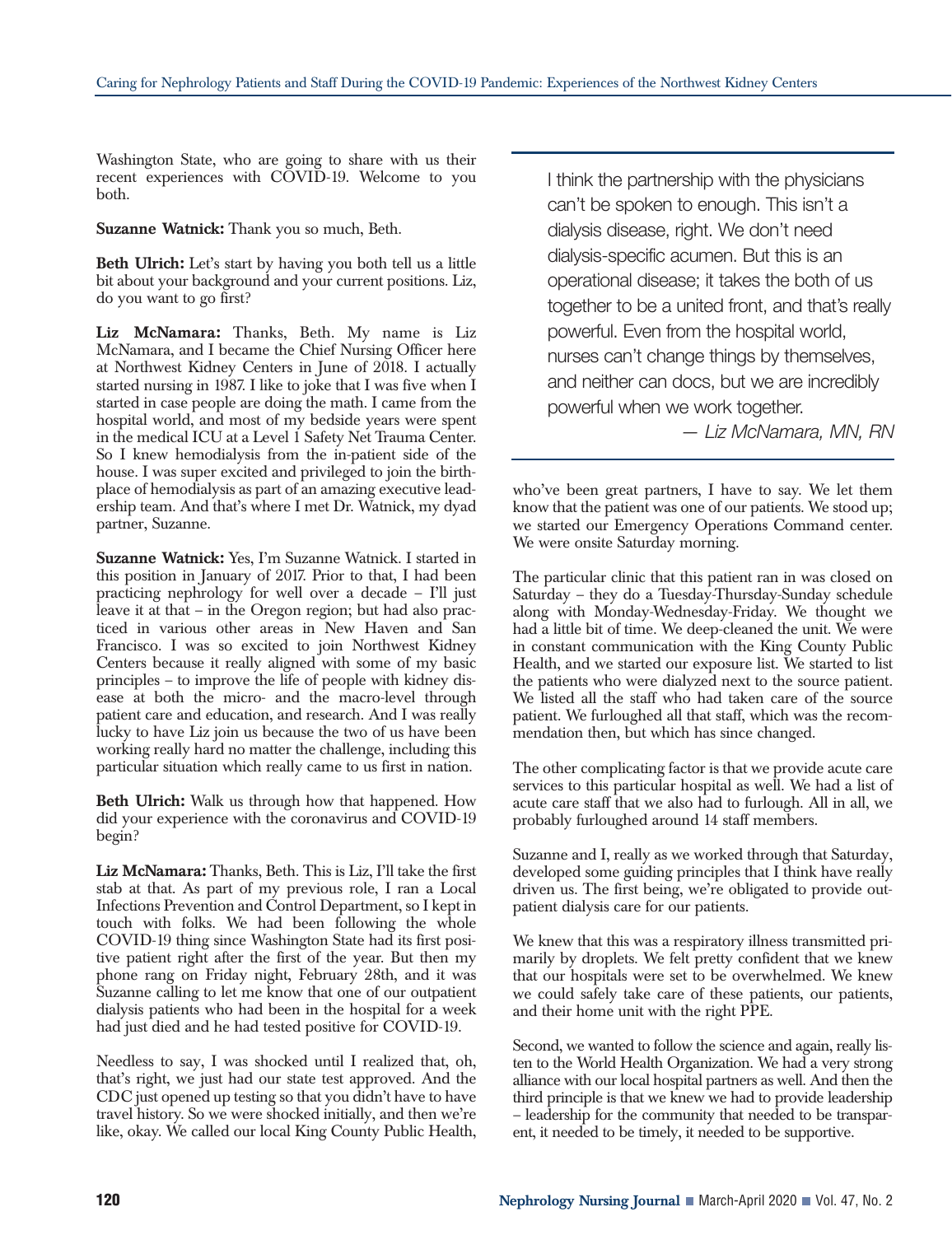Given that third guiding principle, we actually went to the unit Sunday at 4:45 in the morning. I did not want patients to hear about this in the media. I had no idea when it would hit the media that this was in Northwest Kidney Center stations, so we sat chairside with each of the patients telling them that the death actually had been one of our patients and it happened here. We had the unit deepcleaned, although we know now that our normal cleaning protocols are fine with the virus. That's how we started. We also huddled with the staff. The staff [were] fearful, of course; anxious. This was something new. We taught people how to don and doff gowns where we never had donned and doffed gowns before – thinking about droplet transmission; so a lot of information really quickly.

Then Sunday night, we thought we were getting things in place, and then we got the call about the second death, who was also one of our patients. Suzanne, do you want to comment about those initial 24/48 hours?

**Suzanne Watnick:** So just as Liz described, it was quite a sprint upfront. And even though this has become a marathon, it still feels like a sprint at times. But the bottom line is, we worked on this together. And I think that can't be emphasized enough. I think the strength of having the nursing leader and physician leader in any dialysis organization working closely together to make sure that not only general staff but also the physicians and other medical staff are informed in the same way is really important.

That first 48 hours, we were making sure that, in addition to providing deep education to our patients and our staff in the facility, we were making sure we brought in the medical staff, informing them what we are doing, when we're doing it, and why we're doing it. I think the piece about education is critical to mention. We did a number of things upfront, but one of the things that was recognized within the first week was the need for very specific uniform education for all of our facilities. We have 19 facilities; all of the policies and procedures that were implemented at the one facility where the initial patient who had died were implemented at all of our facilities because as we know, COVID-19 has no bounds for roll-out. So we felt that we needed to roll this out as well.

In addition to all of this, we very quickly recognized that some of the challenges were not only making sure we teach people about the science, but also to address the concerns, fear, and anxiety. So Liz and I both hold calls on a regular basis. She has a daily call that was initiated back within the first week or two. Now it's turned into two daily calls with staff. And I do a daily call with all the medical staff. And by really providing a forum for everybody to have questions answered, it has helped significantly.

With that, Liz, do you want to add on some of the additional things that we've done to support the patients and the staff members?

**Liz McNamara:** Yes. Thank you, Suzanne. So we worked – the CDC local team landed on that Sunday, and we spent two weeks with them from March 1st through the 14th. We had multiple calls with the CDC team every day. We were giving them data multiple times a day. They really helped us stand-up our policies. They really helped us think about when is the highest risk when we take care of the patients given our PPE allocations and how do we think about preserving that PPE. So that was super helpful, and they were really great.

I have to say that the calls have been crucial; staff feel heard. Staff like getting updates, and so we start our calls with what are the local numbers, what are the hospital numbers. We talk about how many patients of ours have been tested, how many are positive. We talk about how many staff have been tested, and how many are positive. Just giving people information really helped.

We have a staff person who worked in New Orleans who said that one of the things that they did during Hurricane Katrina was to help the staff get things that they weren't able to get, like supplies. So it's going to sound tongue-incheek, but we sourced toilet paper that we put in the break room so people will be able to take it home with them. We have hand gel. We actually worked with a compounding pharmacy to make hand gel, give that to our staff, give that to our transportation people because they are key in all of this as well.

We made Northwest Kidney Center colored bandannas knowing that in a mask shortage situation, we could give those kinds of things to our patients who are outside the clinic and to the transportation drivers to wear outside the clinic. Any little thing that we can do, we try to do to for the staff so that they feel appreciated, knowing that it wasn't just them, but it was their families who were helping support them to be able to come to work.

I think the partnership with the physicians can't be spoken to enough. This isn't a dialysis disease, right. We don't need dialysis-specific acumen. But this is an operational disease; it takes the both of us together to be a united front, and that's really powerful. Even from the hospital world, nurses can't change things by themselves, and neither can docs, but we are incredibly powerful when we work together. Those are some of the highlights.

I will also say that one of the biggest challenges to the staff anxiety is the media. We talked to a local newspaper, and I said that's our biggest challenge because you can't get away from it. And we've really tried to message to our staff, get away from it. Don't watch the news tonight. Play a game. Do something different. Take a walk. Because this is going to take us a long time, and this is going to change the way we practice.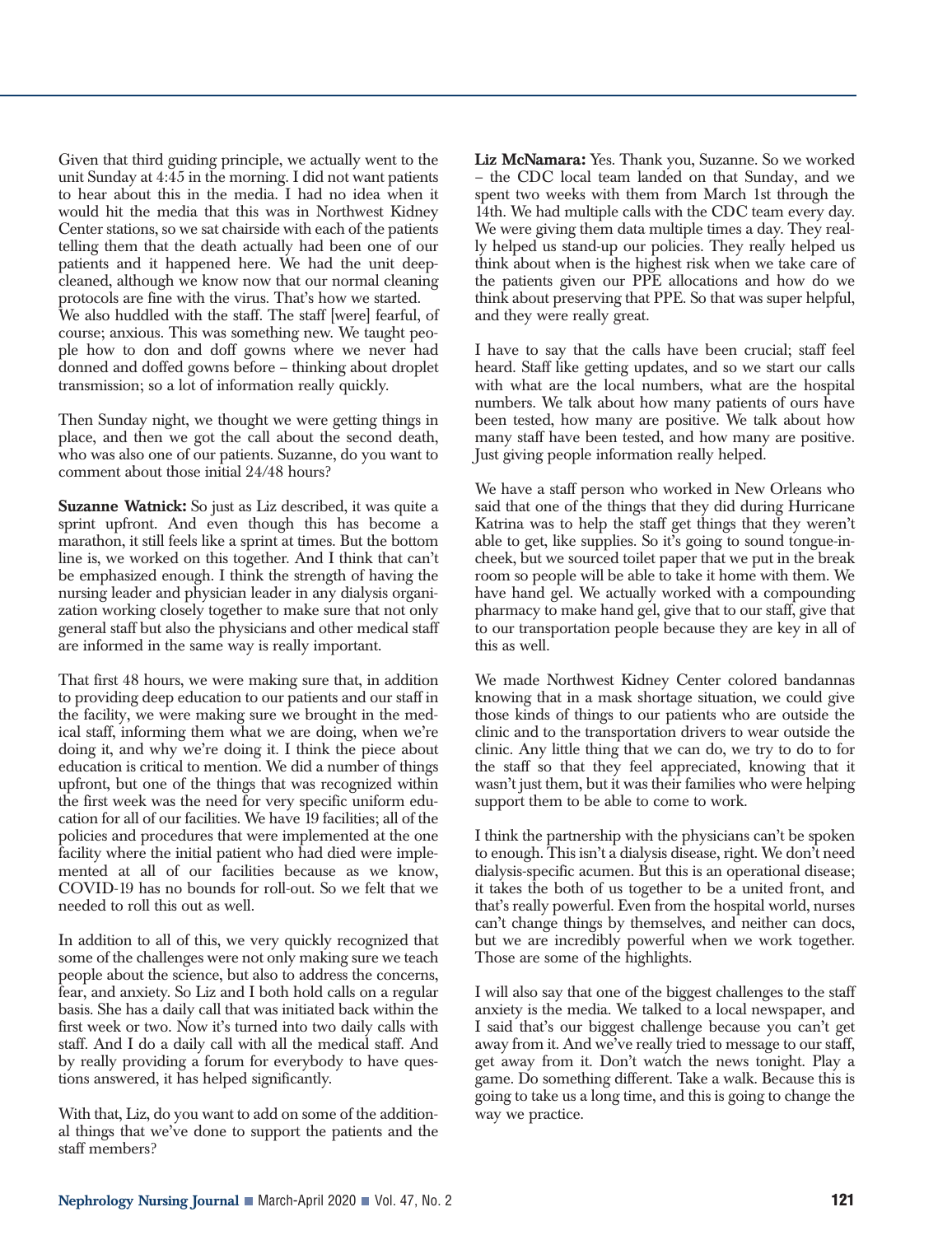As difficult as this has been, as challenging a time as this has been, there are some items that we're able to implement to benefit our patients that hopefully will stay here and that we'll be able to partner with the various national groups such as CMS to allow some of these regulations to persist afterwards. *— Suzanne Watnick, MD*

One of the other things that I think too, and Suzanne and I have also talked about this, is a lot of the things that we've implemented are things that in an ongoing way are just going to benefit dialysis. Thinking about how we approach flu season in the future, thinking about using modified contact droplets, thinking about masking – it's just best practice. We also implemented routine cleaning of all of our shared surfaces; wheelchair handles, rails of the scales, common areas both for staff and for patients – those are things that we won't just drop off when we have a low in the COVID-19. Suzanne?

**Suzanne Watnick:** It's really important to think about all those additional items that I hate to say it, but sometimes, a crisis allows for opportunities to be innovative and implement something more rapidly than you might otherwise. I think in addition to all of the additional infection prevention and control interventions, we've seen a number of waivers from Medicare on the 1135 Waiver Abilities. And items such as telehealth waivers, so allowing our physicians and other medical staff to be able to have more frequent interventions and interactions with the patients I think is an important thing that we're in the process of implementing right now.

In addition to this, we haven't talked too much yet about the home dialysis environment, but we've rolled out all of our screening for patients, as well as screening for staff in the home environment, too. We've even thought about, hey, these patients specifically are home dialysis stay patients, they want to be home. How can we provide additional quick visits?

And there've been great ideas throughout the entire country; things such as drive-through testing. But for us, we're able to implement some rapid visits, what we're calling "quick visits" so that patients can come very expeditiously to get their blood drawn, as well as gather supplies, and then be able to have interaction via telehealth with the facilities. As difficult as this has been, as challenging a time as this has been, there are some items that we're able to implement to benefit our patients that hopefully will stay here and that we'll be able to partner with the various national groups such as CMS to allow some of these regulations to persist afterwards.

**Beth Ulrich:** So, like you, I have a bias towards home dialysis. You all started home dialysis. The first job I ever had in nephrology nursing was to open a home dialysis center. So long-term, I'm wondering, do you all think this pandemic could have an influence on more patients wanting to go home or organizations more willing and facile at sending them home?

**Suzanne Watnick:** I think there's no question that it will have an impact. Also, this summer, the Advancing American Kidney Health Initiative was put forth, and many dialysis organizations are aiming for  $25\%$ , even  $50\%$ , as a goal long-term. I think that for so many reasons, a number of people around the country have not been able to consider home dialysis to the same degree that they might be able to in different environments. But I think that this in particular is going to help patients to consider very strongly what the best option is for them; dialyze at home or dialyze not in their home. I do think that it's going to impact this. That's part of a national conversation right now. Most of the dialysis organizations do feel that this will have a positive impact in getting a higher number of patients to do home dialysis. Liz, do you have any additional thoughts?

**Liz McNamara:** Yes, I agree with you. And I also think that doesn't or hasn't changed our message for the NKC because we have always been really pro-home.

**Suzanne Watnick:** Exactly.

**Liz McNamara:** I think, for us, it's just doing more of the same. I think having these telehealth visits is just going to help us make it that much more easy for patients and their families.

**Beth Ulrich:** You had said a little bit about education before. Your staff knows how to dialyze patients, but not deal how to deal with a pandemic. What kind of things did you do to educate the staff – the medical staff, the nursing staff, the care technicians – to get them going on this with obviously no notice when you started?

Liz McNamara: A lot of this wasn't written down at first. We had all of our policies actually stood up within a week, which is fast – I was shocked. But we made a video on how to put on a gown and how to take off a gown. We launched that. We actually did the just-in-time physical donning and doffing demos at every clinic. I took my core group of clinical directors and showed them how to do it. Then they went out and they showed other people how to do it. We had a checklist. We have an infection control nurse as well who was key, being out there, talking both to the patients and to the staff, so that was a huge help.

We used the CDC donning and doffing because there's no reason to reinvent the wheel. We really wanted to use what was out there. We also used hospital partners' infectious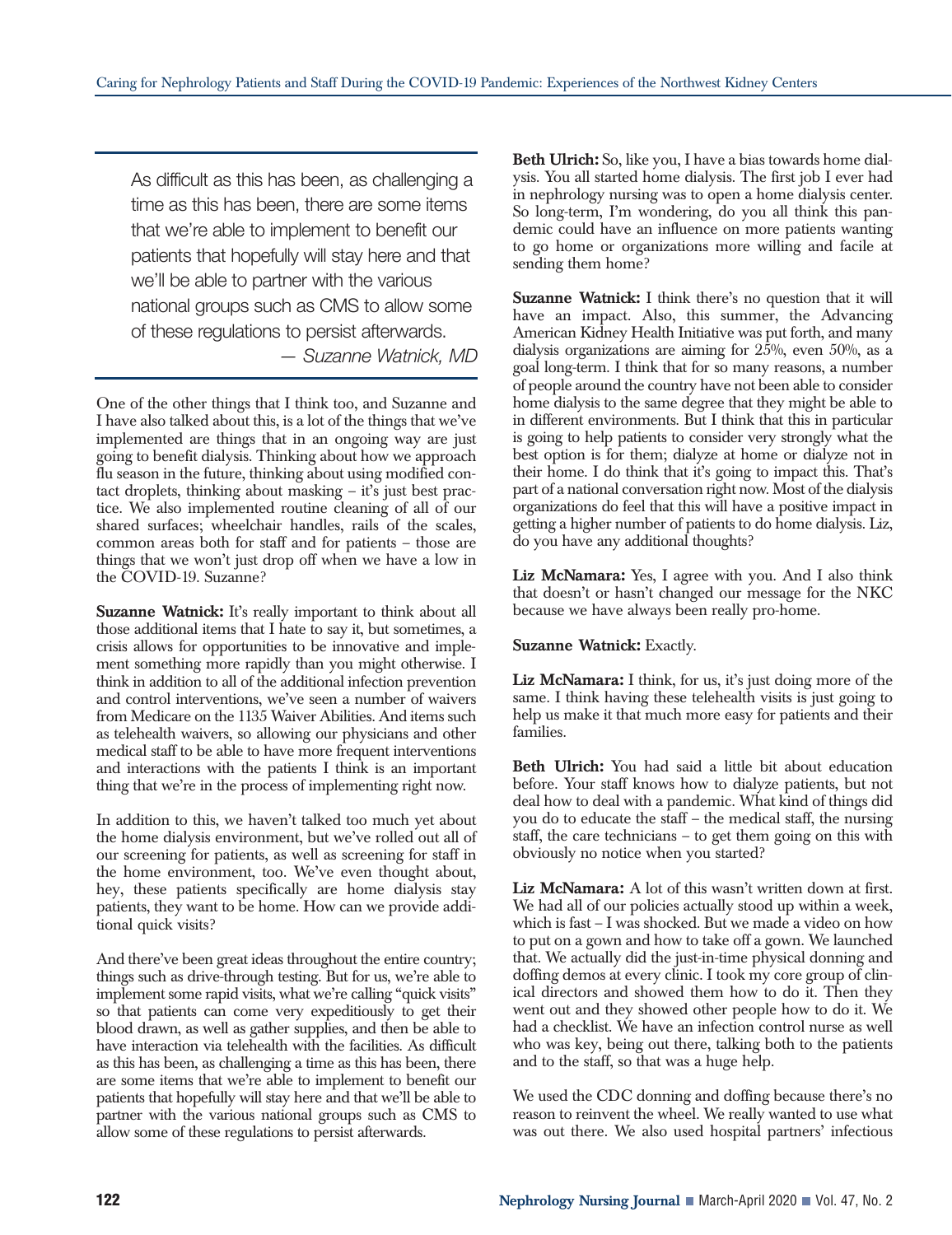disease expertise as well. Whenever they would write something, we would share that with our staff so they didn't think it was just us sitting here making this stuff up, right; because that's what it can feel like sometimes. So we really wanted to use the science and use the expertise.

We're incredibly fortunate here in this city, we're a little bit the birthplace of infectious disease as well, so we have a lot of expertise that we were able to draw from. And I think from the physician side as well, I think it was helpful for the physicians to also hear from other expert physicians. And knowing that Suzanne and I were saying pretty much the same thing to whichever group we were talking to, was very reassuring, I think, to the staff.

**Suzanne Watnick:** Yes, I just have to second that. Not only were we able to do this in the local region, but this was a definite partnership with our public health partners' entire community here as well as the national community. We're a nonprofit and we've been working really closely with a number of other non-profit dialysis organizations to try to come up with best practices.

We're not doing this in a vacuum. We're trying to work with CDC, with the WHO principals. I think it really is important so that people do understand that even though this is an evolving situation – and things are changing sometimes week-to-week – we're doing this as we learn to try to follow best practice. I think that's a really important message because it's not just the 'what,' it's the 'why.' And I think both staff, patients, and all of the medical staff involved really can understand and work with us together if they understand that 'why.'

Again, leaning back on those three main principles – providing dialysis, leaning into the science, and making sure we're providing appropriate leadership through communication and transparency and support – it's really seeming to pay off for us.

**Beth Ulrich:** You all talked about supporting patients and staff; tell us what you did specifically to support your patients and then also to support your staff mentally, physically, and psychologically. What kind of programs did you put in place? What did you do?

**Liz McNamara:** I think for the patients, it was transparent communication. We have probably four versions of a patient letter that we sent to all patients, being honest about what they could do to keep themselves healthy. We adapted our online website so it's very clear, COVID-19. And what we told them is that first and foremost, you need to come to dialysis.

Our registered dieticians have put together some tip sheets for them because we don't want our patients going and just stocking up on all these canned goods. And a list of what goods can they have at home. Our social workers normally call patients who miss their treatments. But we have a new focus of that – reassuring them it's safe to come to dialysis. It took the IDT [interdisciplinary] team, I think. And it's an ongoing conversation.

For staff, again, I think it's the multiple-times-a-day phone calls. I think it's the ability for them to know that we're there. We want to balance being visible and not hurting their work in the unit. So we think about how we round and how often we round physically.

We also provided a childcare stipend for people who need help with that because a lot of our staff have a lot of kids. And those have been the main things that we've done. Suzanne, is there anything I missed?

**Suzanne Watnick:** No, I don't think so. We talked about the forum that we've been providing. To be honest, I think that's probably the most valuable thing that we've done. I have a feeling that given how much success we've felt with that, that may be something that's long-lasting for the organization. Perhaps if it's even just once or twice a month to have open forums like that.

But really, the support for patients and staff, it's the communication that we've been providing. We didn't mention that we're actually crafting a communication for the entire NKC community both internally for Northwest Kidney Centers staff as well as for medical staff – updates that go out every morning. It's not just the calls, but it's written communication that I think has really been helpful.

**Beth Ulrich:** I also saw in your website that you've established a COVID-19 Emergency Response Fund for your patients and staff.

**Suzanne Watnick:** Yes, we have.

**Liz McNamara:** We had a huge outpouring from folks saying, "What can we do to help?" So it's been really nice because we're not completely sure what, but we know we're going to need some help.

People have wanted to do the hand-sewn masks. We're actually accepting those, but we're giving those to the patients who are outside the clinic. We really want our patients to have the medical grade mask while they're here with us.

A staff member from one of our more outlying clinics drove into work the other day with a hand painted sign that was put in their yard that said, "Thank you so much, health care workers, NKC." That was really heart-warming. A lot of the practice is in the ICUs, in the acute care, and places like that. But we feel that if weren't doing our part, that it would really hinder our hospital partners. And so we know that we're making a difference that way.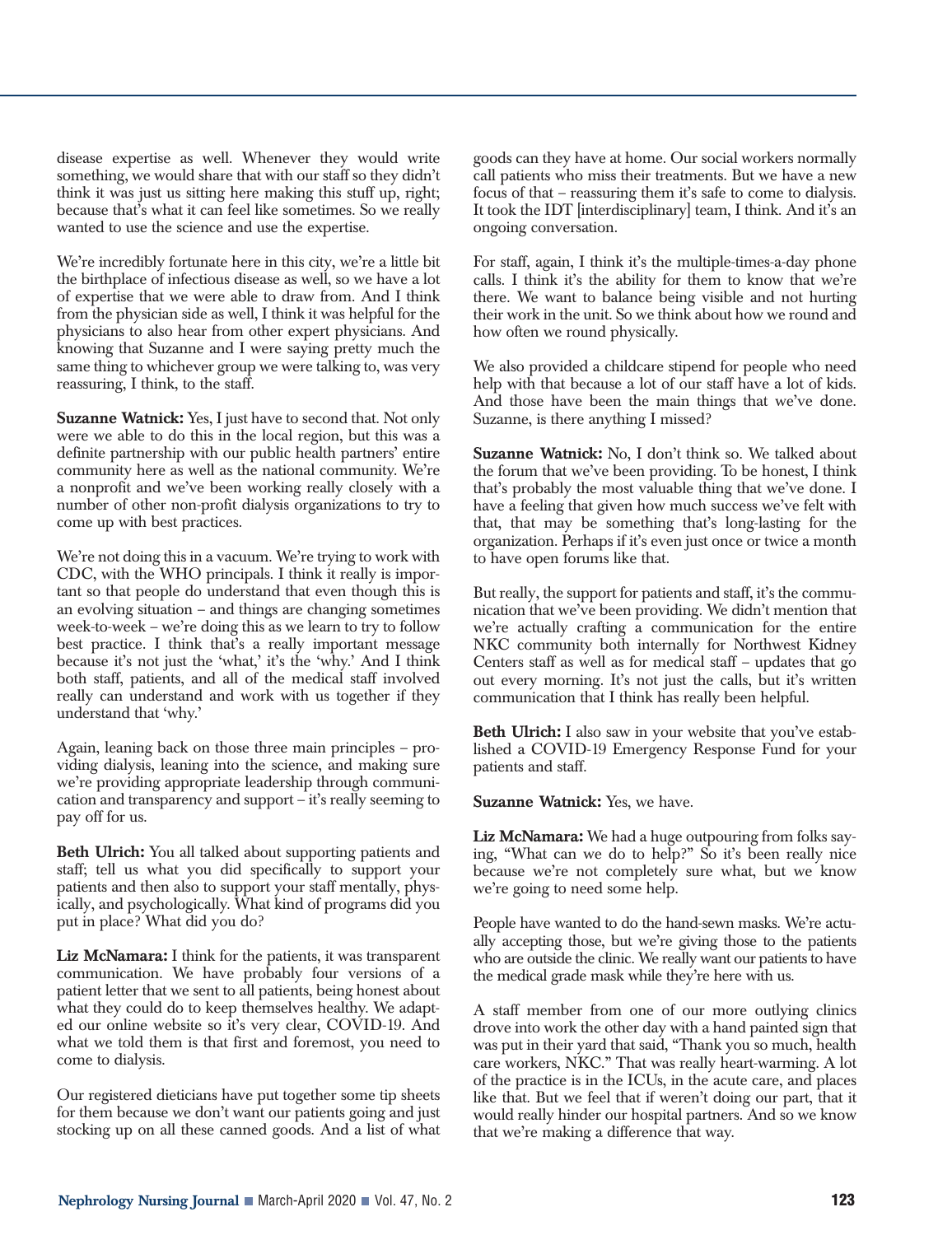**Beth Ulrich:** It occurs to me that one of the questions I didn't ask you earlier and probably some of our listeners don't know is, tell us how many patients and about how many staff you have at the Northwest Kidney Centers in total.

**Suzanne Watnick:** We currently have a little over 1,850 patients. Approximately 270 of them are on home dialysis – peritoneal dialysis and home hemodialysis. And we have just under 800 staff members. We have over 100 medical staff members. Of that, about 40-plus of them are active medical staff. We really have a lot of folks that we try to interact with. It's always a challenge to make sure you're getting the right message to the right people at the right time.

And not everybody is going to see all of the initiatives that we're taking as necessarily the right ones. But nonetheless, we're open to feedback. Not only do we announce and communicate, but we also have been really taking the feedback at the level of our Emergency Operations Center so that we can hear what's going on, and to potentially change what we're doing, to make sure we're doing the best we can for our patients and our staff, that's the point.

Liz, do you have anything else you want to add?

**Liz McNamara:** Yes, I think the only other thing is that we have our Emergency Operations Center meeting daily. For the first two weeks, we had it twice a day. But now we still have that daily. I think we're launching week six of our response.

**Beth Ulrich:** Suzanne, you had mentioned earlier the strong working relationship that you and Liz have. That's obviously helped you succeed in this and be pretty quick and agile in your responses. How did that come to be? How did you make that happen?

**Suzanne Watnick:** There's no easy simple answer to that aside from the fact that first of all, Liz is wonderful. [Laughs] So that goes without saying, she brings tremendous strength from a nursing leadership perspective. And I think both of us have worked very hard to make sure that we're doing that we can to work together.

I think a very defining moment was a little less than a year into Liz's tenure here as Chief Nursing Officer, we joined together to attend a Chief Nursing Officer and Chief Medical Officer National Meeting. It was interesting. The two of us were the only two initially to sit together at the same table. [Laughs] We rented a car together (ended up getting a little convertible) and took it out. We're really partnering, talking about what we're doing. We talked about it as a *Thelma and Louise* moment, to some degree. Although I think we have had a better outcome than that particular movie.

Success is not final. Failure is not fatal. It's the courage to continue that counts. *— Winston Churchill*

**Liz McNamara:** So far, yeah, so far. [Laughs]

**Suzanne Watnick:** I'm certainly a glass-half-full kind of person. And I think that our collaboration has been incredibly powerful as leaders – and we don't always succeed, and we point out – look, even though the two of us miss some things, for the most part, we're really on-point together. I think it's important for people in the organization to see the nursing and the physician component of the organization come together closely. Liz, what else do you want to add to that?

**Liz McNamara:** Well, that's good, you gave us away – *Thelma and Louise*. I think the only thing that I would add to that is that we've been doing this intentionally. We've actually been partnering with NTDS [Nephrologists Transforming Dialysis Safety] to grow leadership within the dialysis world. We actually had a full-day conference education session with our dyad partners of our nurse managers and our medical directors of each of the clinics. We did some leadership work and they took some tests. It was a great day.

In fact, we're going to launch a WebEx discussion. It was supposed to be, I think, next week. But of course, it's been pushed back. But we've really taken a very methodical approach to this work because learning how to lead, knowing how to lead, is just as important as knowing how to order dialysis or put needles in. Or run a machine. And it's that piece of work that sometimes gets missed both in our nursing and in our physician training. So we're just kind of a case-in-point of what we've been trying to accomplish.

**Beth Ulrich:** Well, it's good to see. Based on your experience and what you've learned, what advice would you have for other dialysis centers in general and nephrology nurses in particular?

**Suzanne Watnick:** I'll start off really briefly, and I'd love Liz to finish this up. I'm going to go back to the three basic principles. So if you're talking about what do we think about... First and foremost, we should be providing dialysis. We have an obligation to provide dialysis for our patients in the safest and most effective way that we can. Secondly, we should be doing the best that we can to use the understanding and the science behind what's going on to make sure we're providing the right kind of treatment, for the right patients, at the right time.